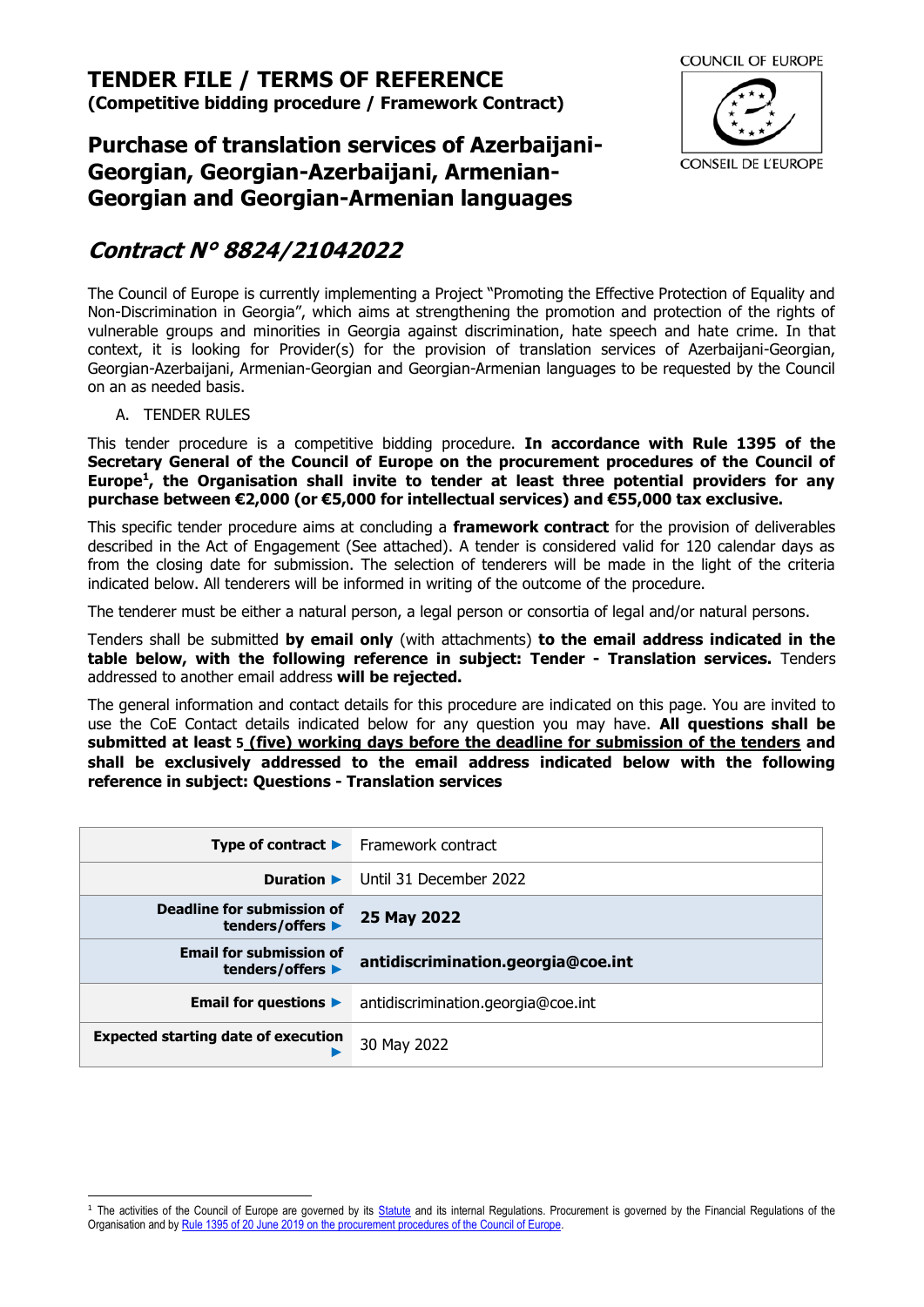#### B. EXPECTED DELIVERABLES

#### **Background of the Project**

The Council of Europe is currently implementing the Project "Promoting the Effective Protection of Equality and Non-Discrimination in Georgia", which aims at strengthening the promotion and protection of the rights of vulnerable groups and minorities in Georgia against discrimination, hate speech and hate crime. The project will work with National Human Rights Institution (PDO) and other key stakeholders (businesses, national and ethnic, religious and other minority communities and Resource Officers of Educational Institutions) to ensure their engagement in promoting equality and countering hate speech and law enforcement service to ensure effective investigation and prosecution of discrimination and hate crimes.

The project will increase the capacity of members of vulnerable and minority groups including national, ethnic and religious minorities, LGBTQI+ persons to make full use of their rights and participate in the Georgian society. In order to reach this goal, the project will provide:

- **-** support in setting up a mechanism for hate crime data analysis;
- **-** training of professionals and exchange of practices on anti-discrimination, hate speech and hate crime policies and relevant CoE standards;
- **-** expertise in legislative review of the criminal, civil and administrative legislative framework regarding anti-discrimination, hate crime and hate speech in line with the recommendations of the European Commission against Racism and Intolerance and other Council of Europe standards;
- **-** awareness-raising activities about human rights and anti-discrimination policy and their importance for securing democracy, peace and prosperity in the Georgian society

The Council of Europe is looking for a maximum of 6 (six) Provider(s) (provided enough tenders meet the criteria indicated below) in order to support the implementation of the project with a particular expertise on translation services of Azerbaijani-Georgian, Georgian-Azerbaijani, Armenian-Georgian and Georgian-Armenian languages.

This Contract is currently estimated to cover up to higher or lower number of activities, depending on the evolving needs of the Organisation to be held by 31 December 2023. This estimate is for information only and shall not constitute any sort of contractual commitment on the part of the Council of Europe. The Contract may potentially represent a higher or lower number of activities, depending on the evolving needs of the Organisation.

For information purposes only, the total amount of the object of present tender **shall not exceed 55,000 Euros tax exclusive** for the whole duration of the Framework Contract. This information does not constitute any sort of contractual commitment or obligation on the part of the Council of Europe.

#### **Lots**

The present tendering procedure aims to select Provider(s) to support the implementation of the project and is divided into the following lots:

| Lots                                                                                                                                                           | Maximum number of<br>Providers to be selected |
|----------------------------------------------------------------------------------------------------------------------------------------------------------------|-----------------------------------------------|
| Lot 1: Translate reports, documents, laws, handbooks and other materials<br>from Georgian to Azerbaijani language and from Azerbaijani to Georgian<br>language |                                               |
| Lot 2: Translate reports, documents, laws, handbooks and other materials<br>from Georgian to Armenian language and from Armenian to Georgian<br>language       | 3                                             |

Lot 1 concerns translation of reports, documents and handbooks and other materials from Georgian to Azerbaijani language and from Azerbaijani to Georgian language.

Lot 2 concerns translation of reports, documents and handbooks and other materials from Georgian to Armenian language and from Armenian to Georgian language.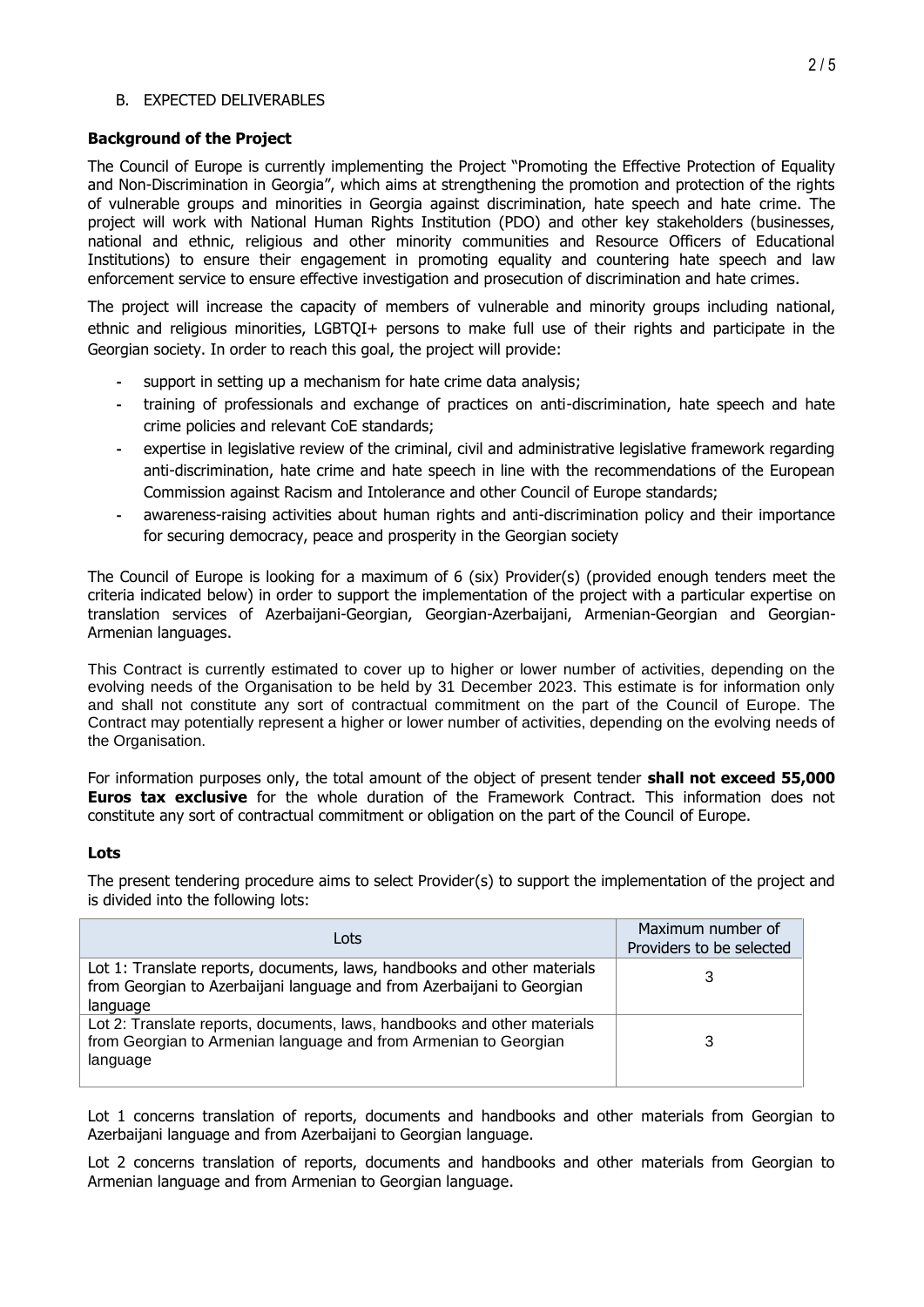The Council will select the abovementioned number of Provider(s) per lot, provided enough tenders meet the criteria indicated below. Tenderers are invited to indicate which lot(s) they are tendering for (see Section A of the Act of Engagement).

#### **Scope of the Framework Contract**

Throughout the duration of the Framework Contract, pre-selected Providers may be asked to provide the deliverables listed in the Act of Engagement (See Section  $A - T$ erms of reference). This list is considered exhaustive.

#### **Quality Requirements**

The translations delivered must be of such a quality that they can be used as they stand, upon delivery, without any further revision, review and/or correction by the Council. To this end, the Provider shall thoroughly revise and review in its entirety each translation produced.

The Provider must ensure, inter alia, that:

- The translated text is complete (no omissions or additions are permitted);
- The translated text is a faithful, accurate and consistent rendering of the source text;
- References to documents already published have been checked and quoted correctly;
- The terminology and lexis used are consistent throughout the translated text and with any relevant reference material;
- Sufficient attention has been paid to the clarity and register of the translated text;
- The translated text contains no syntactical, spelling, punctuation, typographical or other grammatical errors;
- The formatting of the source text has been maintained (including codes and tags if applicable);
- Any specific instructions given by the Council whenever this is the case are followed and the agreed deadline is scrupulously respected.

Provider's remarks on terminology, source text content or any other translation issue arising are appreciated. They are to be submitted in a separate file together with the translated text.

If contracted by the Council of Europe, the deliverables shall be provided personally by the persons identified in the offer of the Provider whose CVs have been presented to the Council of Europe (See section E. below), in accordance with the terms as provided in the present Tender File and Act of Engagement

#### C. FEES

Tenderers are invited to indicate their fees, by completing and sending the table of fees, as attached in Section A to the Act of Engagement. These fees are final and not subject to review. Tenders proposing fees above the exclusion level indicated in the Table of fees will be **entirely and automatically** excluded from the tender procedure.

#### FOR GENERAL SERVICES AND GOODS ONLY:

The Council will indicate on each Order Form (see Section [D](#page-2-0) below) the number of units ordered, calculated on the basis of the unit fees, as agreed by this Contract.

#### D. HOW WILL THIS FRAMEWORK CONTRACT WORK? (ORDERING PROCEDURE)

<span id="page-2-0"></span>Once the selection procedure is completed, you will be informed accordingly. Deliverables will then be delivered on the basis of Order Forms submitted by the Council to the selected Provider (s), by post or electronically, on **an as needed basis** (there is therefore no obligation to order on the part of the Council).

#### **Pooling**

For each Order, the Council will choose from the pool of pre-selected tenderers for the relevant lot the Provider who demonstrably offers best value for money for its requirement when assessed – for the Order concerned – against the criteria of:

- quality (including as appropriate: capability, expertise, past performance, availability of resources and proposed methods of undertaking the work);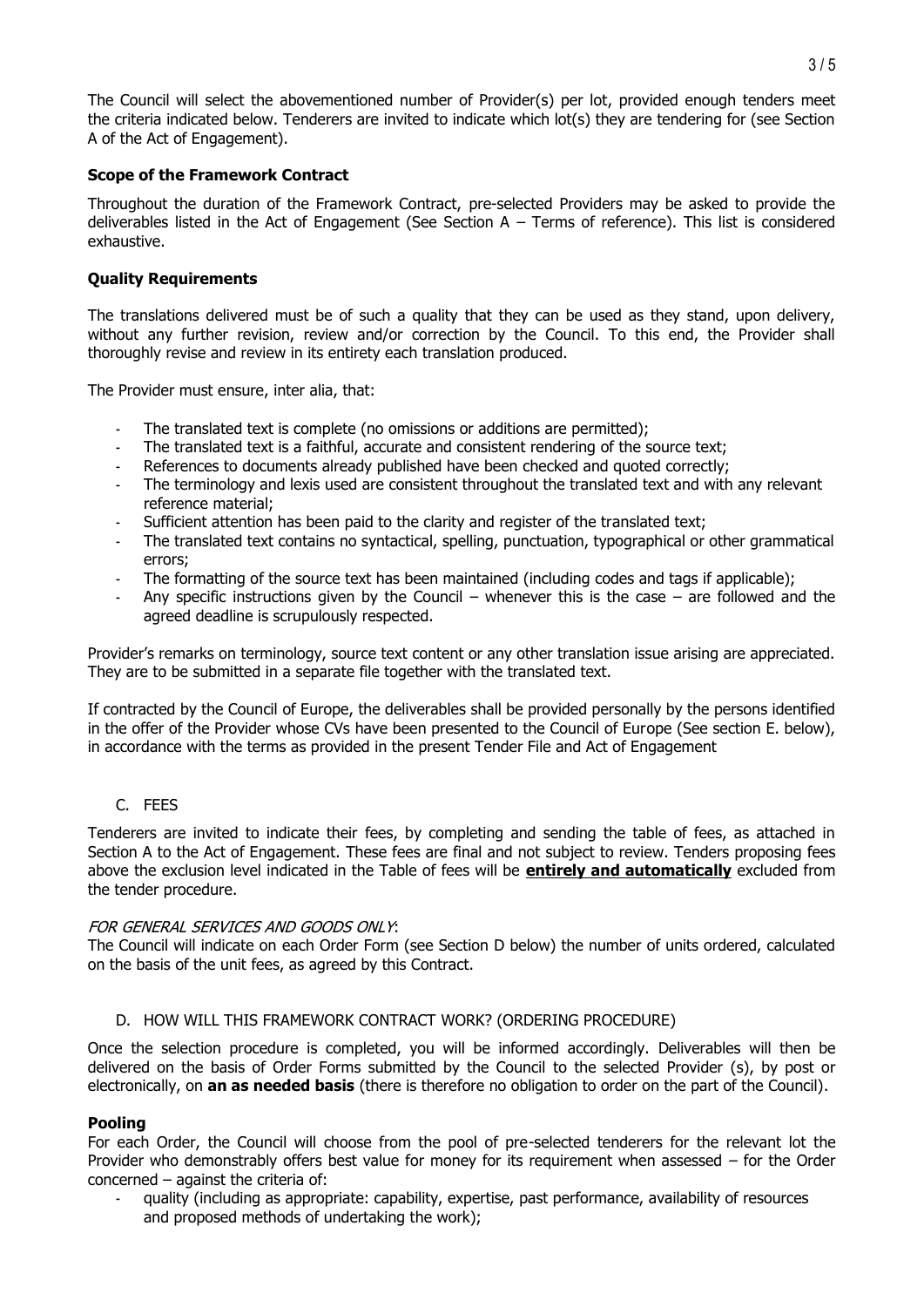- availability (including, without limitation, capacity to meet required deadlines and, where relevant, geographical location); and
- price.

Each time an Order Form is sent, the selected Provider undertakes to take all the necessary measures to send it **signed** to the Council within 2 (two) working days after its reception. If a Provider is unable to take an Order or if no reply is given on his behalf within that deadline, the Council may call on another Provider using the same criteria, and so on until a suitable Provider is contracted.

#### **Providers subject to VAT**

The Provider, **if subject to VAT**, shall also send, together with each signed Form, a quote<sup>2</sup> (Pro Forma invoice) in line with the indications specified on each Order Form, and including:

- the Service Provider's name and address;
- its VAT number;
- the full list of services;
- the fee per type of deliverables (in the currency indicated on the Act of Engagement, tax exclusive);
- the total amount per type of deliverables (in the currency indicated on the Act of Engagement, tax exclusive);
- the total amount (in the currency indicated on the Act of Engagement), tax exclusive, the applicable VAT rate, the amount of VAT and the amount VAT inclusive .

#### **Signature of orders**

An Order Form is considered to be legally binding when the Order, signed by the Provider, is approved by the Council, by displaying a Council's Purchase Order number on the Order, as well as by signing and stamping the Order concerned. Copy of each approved Order Form shall be sent to the Provider, to the extent possible on the day of its signature.

# E. ASSESSMENT

#### Exclusion criteria and absence of conflict of interests

(by signing the Act of Engagement, you declare on your honour not being in any of the below situations)**<sup>3</sup>**

Tenderers shall be excluded from participating in the tender procedure if they:

- have been sentenced by final judgment on one or more of the following charges: participation in a criminal organisation, corruption, fraud, money laundering, terrorist financing, terrorist offences or offences linked to terrorist activities, child labour or trafficking in human beings;
- are in a situation of bankruptcy, liquidation, termination of activity, insolvency or arrangement with creditors or any like situation arising from a procedure of the same kind, or are subject to a procedure of the same kind;
- have received a judgment with res judicata force, finding an offence that affects their professional integrity or serious professional misconduct;
- do not comply with their obligations as regards payment of social security contributions, taxes and dues, according to the statutory provisions of their country of incorporation, establishment or residence;
- are an entity created to circumvent tax, social or other legal obligations (empty shell company), have ever created or are in the process of creation of such an entity;
- have been involved in mismanagement of the Council of Europe funds or public funds;
- are or appear to be in a situation of conflict of interest.

#### Eligibility criteria

- Being a **registered company** or **freelance translator**;

<sup>&</sup>lt;sup>2</sup> It must strictly respect the fees indicated in the Financial Offer attached to the original Provider's tender as recorded by the Council of Europe. In case of noncompliance with the fees as indicated in the original Provider's tender, the Council of Europe reserves the right to terminate the Contract with the Provider, in all or in part.

<sup>&</sup>lt;sup>3</sup> The Council of Europe reserves the right to ask tenderers, at a later stage, to supply the following supporting documents:

<sup>-</sup> An extract from the record of convictions or failing that an equivalent document issued by the competent judicial or administrative authority of the country of incorporation, indicating that the first three and sixth above listed exclusion criteria are met;

<sup>-</sup> A certificate issued by the competent authority of the country of incorporation indicating that the fourth criterion is met.